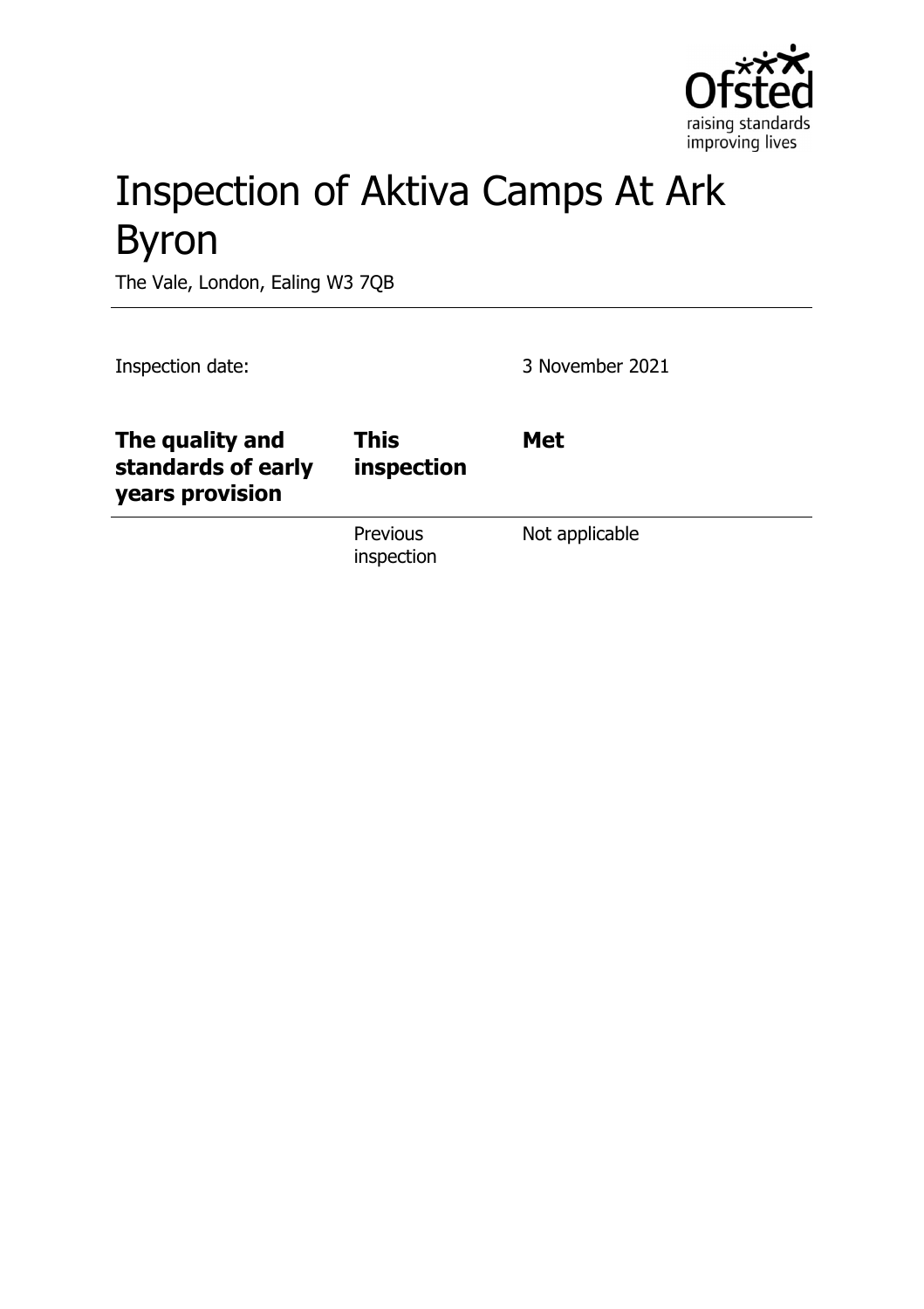

# **What is it like to attend this early years setting?**

#### **This provision meets requirements**

Children are happy, safe and enthusiastic as they arrive at the club. They are met by welcoming staff and children are keen to share their news with them. The atmosphere at the club is very positive. Children move around freely, inside and outside. Children have many opportunities to be involved in making decisions about the activities and resources provided each day. As a result, children are keen to participate and remain engaged for long periods of time. Children behave very well. They are friendly and form strong relationships with staff and each other. Children share the resources and enjoy taking part in activities together.

Staff engage enthusiastically with children as they play. Children show a good understanding of the club rules and follow them well. They are confident to share their views and say that the club 'is very good fun'. Children have fun as they take part in a wide range of activities and experiences at the club. They enjoy games, crafts and physical play. For example, children make colourful firework pictures and play with play dough. They enjoy sporting activities, such as tennis and dodgeball. These activities help children to build on their communication, social, physical and creative skills.

## **What does the early years setting do well and what does it need to do better?**

- Staff share and celebrate children's experiences with others. Children feel unique and have a high level of self-worth. Staff have a good knowledge of children's interests and preferences in their play. They use this information well to provide challenging experiences for more confident children. Younger children, who are new to the setting, are reassured and receive one-to-one interaction. Staff use the information gained from parents and children, when first registering, to provide familiar and favourite activities.
- $\blacksquare$  The management team supports staff to consistently develop their practice. Staff make the most of training opportunities and share good practice. They regularly observe each other to identify areas for improvement. The management teams uses supervision meetings to support staff's performance.
- Children are creative and demonstrate their imaginative skills. They use different resources, such as coloured tissue papers, to pretend dinosaurs are 'firing' in a dinosaurs' land. Children tell visitors that they have drawn a picture for their favourite teacher. They show a positive attitude to new experiences and take pride in their achievements.
- The staff and management team are positive role models, who are dedicated to their roles. They communicate well with each other to ensure that children are always within their sight. The management team conducts thorough and regular risk assessments of the areas and equipment used by children. These are shared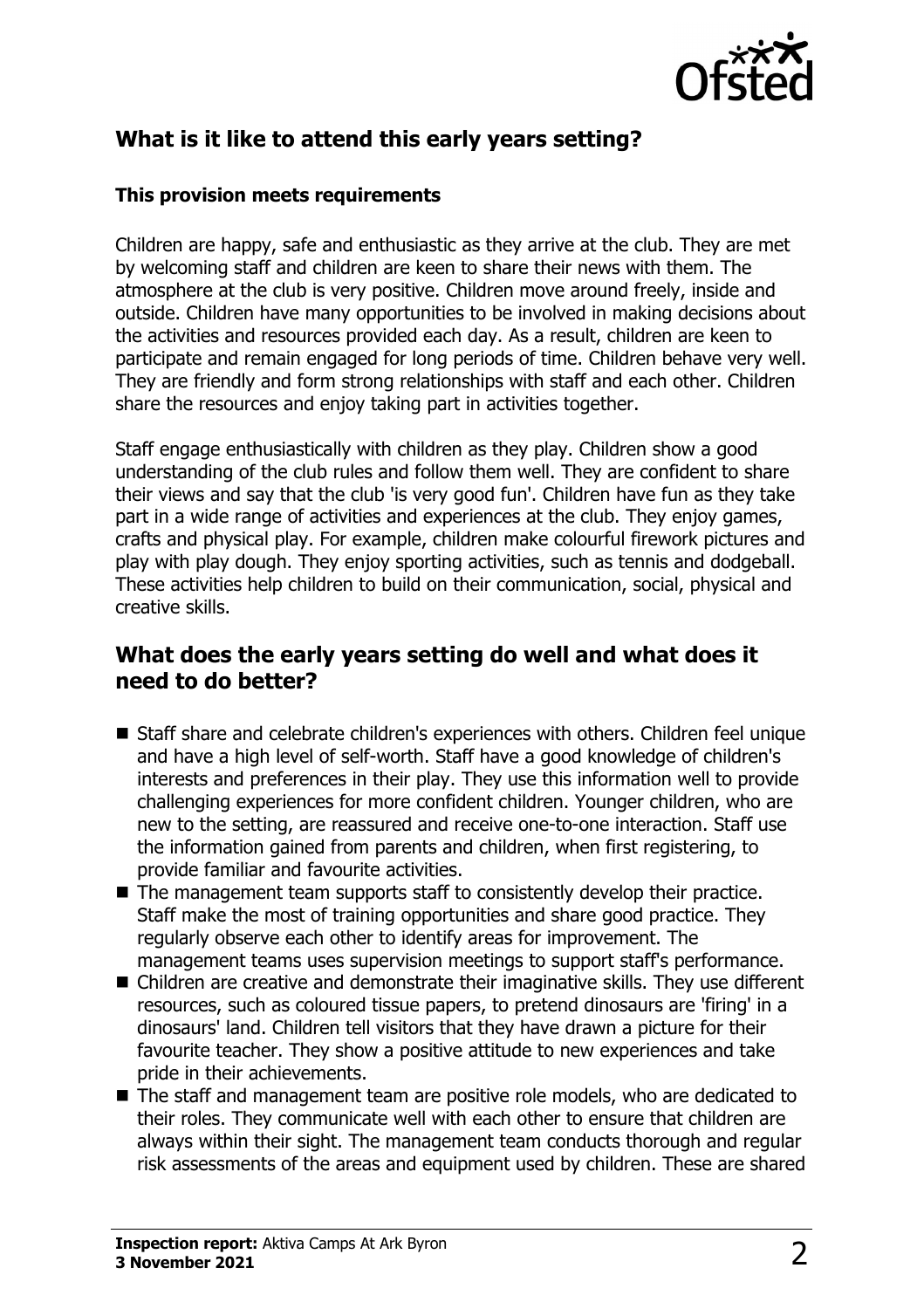

with all staff to help manage identified hazards.

- $\blacksquare$  Children are very sociable, and make fun and trusting friendships at the club. They actively include others in their play and look to share their experiences. For example, children enjoyed making rockets together with blocks and take turns counting down from 10, before shouting 'blast off' together.
- $\blacksquare$  Staff provide children with an array of experiences, which help them to develop their physical skills and support their health and fitness. For example, children thoroughly enjoy running around playing team tag games. They practise their hand-to-eye coordination as they play a variety of bat and ball and throwing games.
- $\blacksquare$  The manager and staff have developed effective partnerships with parents. They provide them with a wealth of information before their children start at the club. Staff use the information gathered from parents to help them identify any additional support that the children might need throughout the day. Parents comment that their children love the club, enjoy the activities and make new friends.
- $\blacksquare$  Children are able to make choices from the extremely wide variety of exciting activities on offer. Staff are quick to notice if children are not participating in their chosen activity and manage to involve them in a different way, such as becoming a judge or referee, rather than participating. This helps all children to feel involved and included.

# **Safeguarding**

The arrangements for safeguarding are effective.

Staff have good knowledge of the signs and symptoms of possible abuse and neglect, including broader safeguarding issues, such as the 'Prevent' duty. They know the procedures to follow should they have any concerns about a child in their care. The management team follows safe recruitment procedures to ensure that staff are suitable to work with children. All staff attend mandatory safeguarding training and keep up to date with changes in legislation and policy. Staff are deployed well to ensure good levels of supervision and support for all children.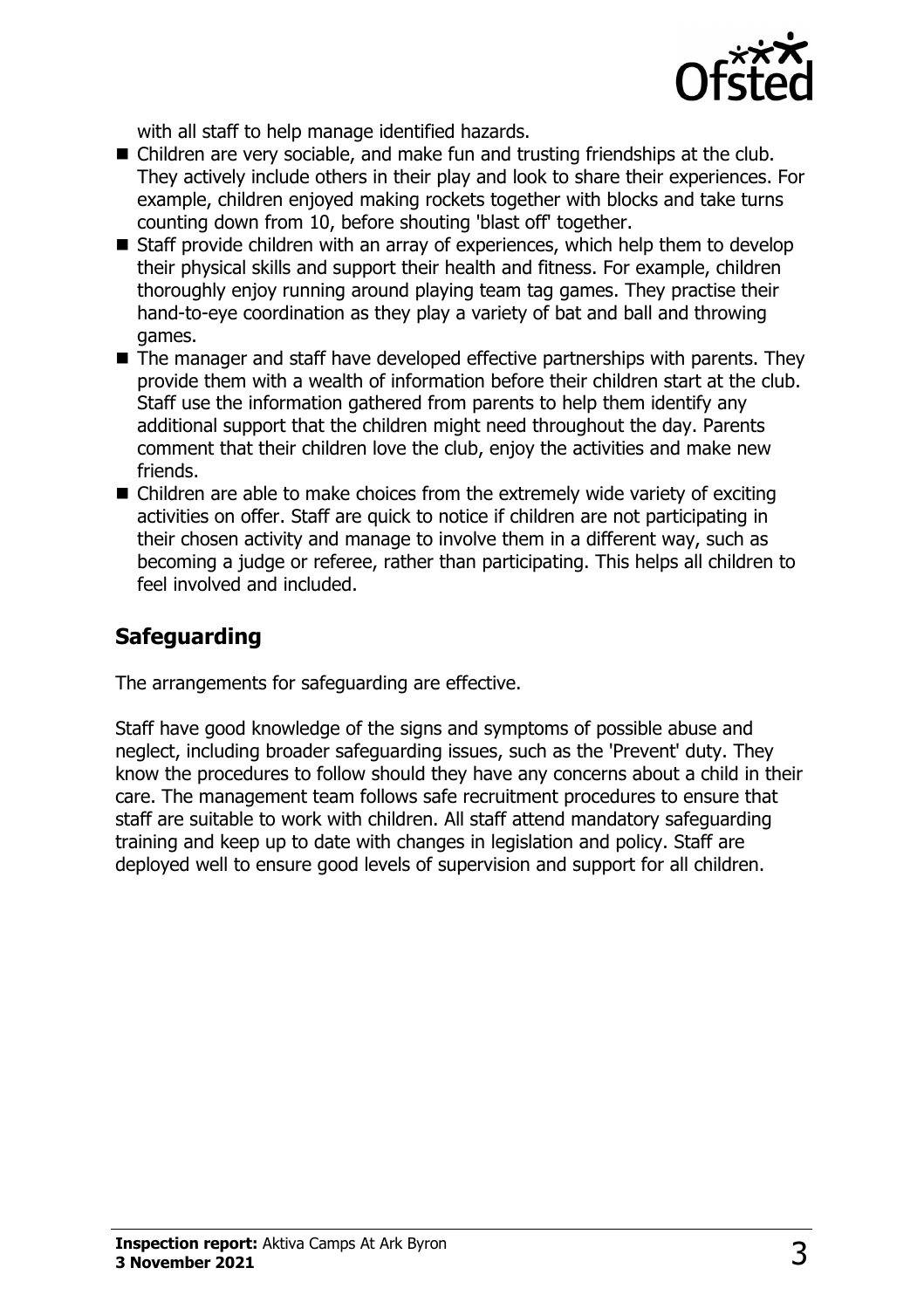

| <b>Setting details</b>                         |                                                                                      |
|------------------------------------------------|--------------------------------------------------------------------------------------|
| Unique reference number                        | EY555945                                                                             |
| <b>Local authority</b>                         | Ealing                                                                               |
| <b>Inspection number</b>                       | 10174789                                                                             |
| <b>Type of provision</b>                       | Childcare on non-domestic premises                                                   |
| <b>Registers</b>                               | Early Years Register, Compulsory Childcare<br>Register, Voluntary Childcare Register |
| Day care type                                  | Out-of-school day care                                                               |
| Age range of children at time of<br>inspection | 4 to 10                                                                              |
| <b>Total number of places</b>                  | 32                                                                                   |
| Number of children on roll                     | 19                                                                                   |
| Name of registered person                      | Aktiva Camps Limited                                                                 |
| Registered person unique<br>reference number   | RP901383                                                                             |
| <b>Telephone number</b>                        | 020 3551 8909                                                                        |
| Date of previous inspection                    | Not applicable                                                                       |

## **Information about this early years setting**

Aktiva Camps At Ark Byron registered in 2018. It operates from At Ark Byron Primary School. The club opens during term time from 3.30pm until 6pm, Monday to Friday. There are four permanent members of staff, including the manager, all of whom hold early years qualifications at level 3.

## **Information about this inspection**

#### **Inspector**

Rizwana Nagoor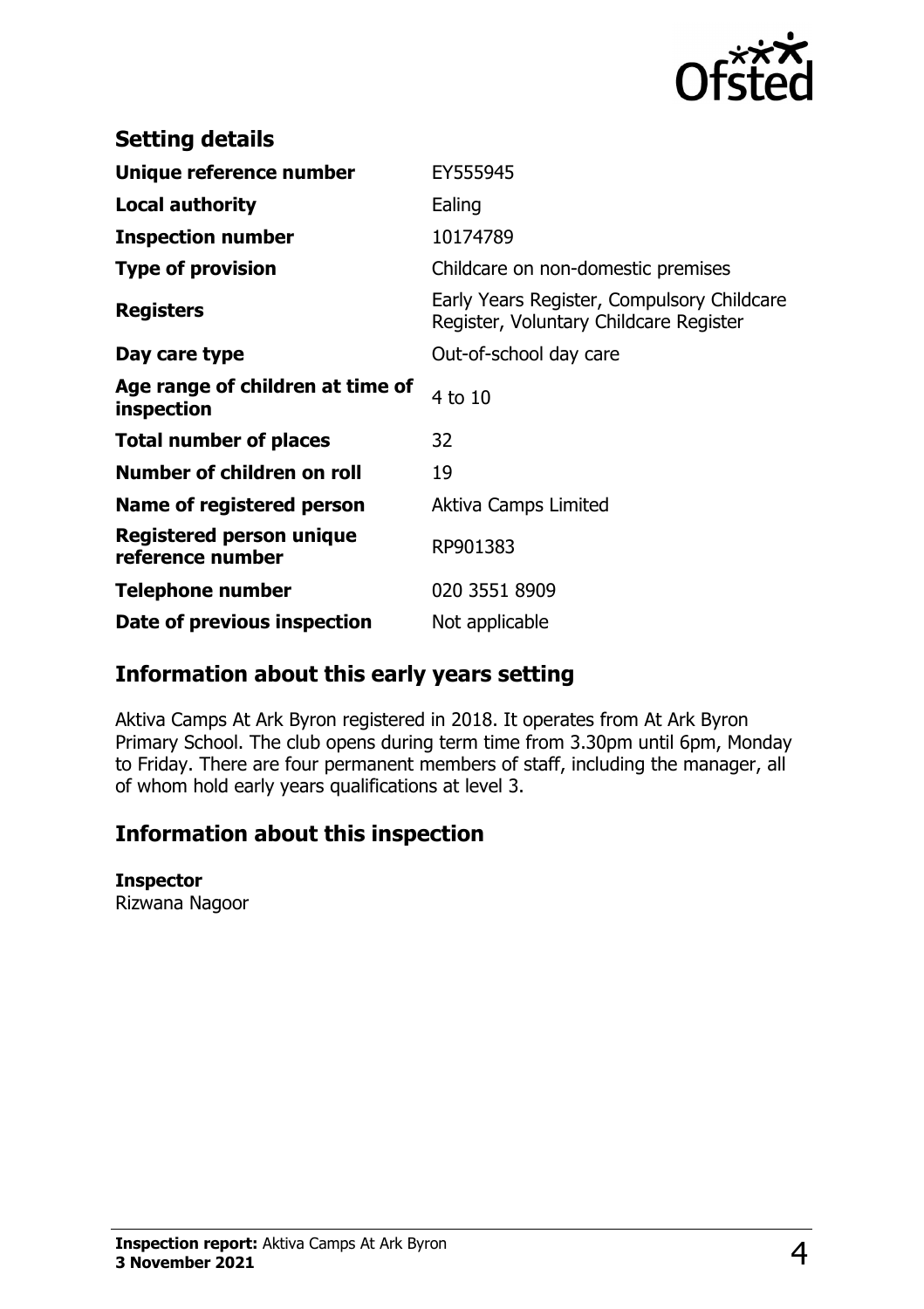

### **Inspection activities**

- $\blacksquare$  This was the first routine inspection the provider received since the COVID-19 pandemic began. The inspector discussed the impact of the pandemic with the provider and has taken that into account in her evaluation of the provider.
- $\blacksquare$  Children spoke to the inspector about the activities they took part in.
- $\blacksquare$  The manager completed a joint observation of an activity and provided feedback to the inspector.
- $\blacksquare$  The inspector spoke to the managers and staff at appropriate times throughout the inspection.
- $\blacksquare$  The operations manager took the inspector on a tour of the club. She explained the different types of activities that they offer children and how they risk assess the provision.
- $\blacksquare$  A number of parents provided feedback about the club through discussions with the inspector.

We carried out this inspection under sections 49 and 50 of the Childcare Act 2006 on the quality and standards of provision that is registered on the Early Years Register. The registered person must ensure that this provision complies with the statutory framework for children's learning, development and care, known as the early years foundation stage.

If you are not happy with the inspection or the report, you can [complain to Ofsted](http://www.gov.uk/complain-ofsted-report).